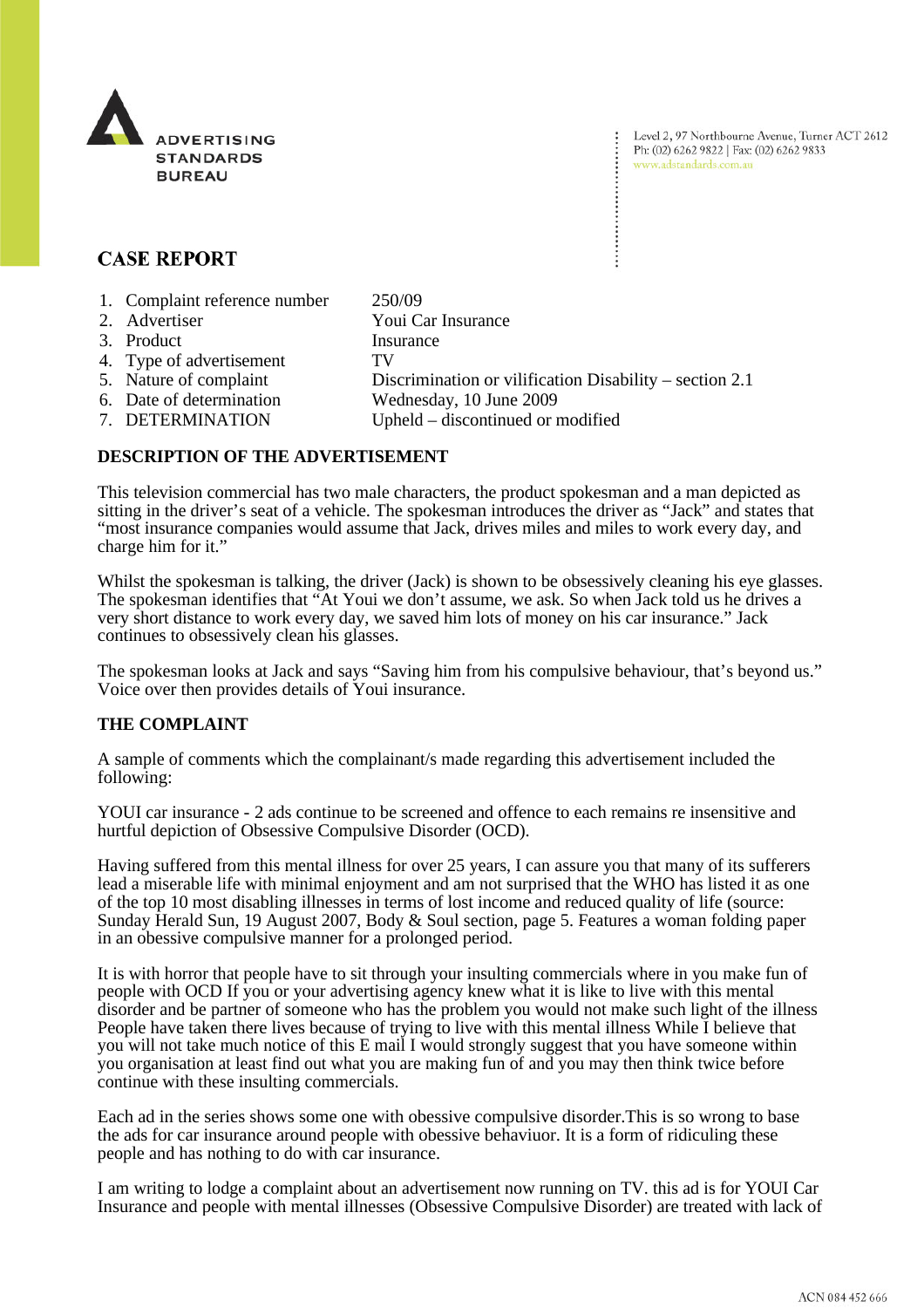respect (would this happen if these were a physical illness such as cancer). There is no excuse for this sort of behaviour today and is certainly not funny. I do not know the company who produced the advert but even though this type of insurance would suit me, I or any member of my family would never use YOUI. To add insult last night this advert was shown on Channel 9 during a medical program. I look forward to the cessation of this type of advertisement.

I wrote to Youi as follows: I have just seen the second of your recent television commercials using "compulsive behaviour" as a punch line. This is in very poor taste. Let me assure you that those unfortunate people who do suffer from "Obsessive Compulsive Disorder" (and yes this is a very serious condition) would be similarly disgusted. Mental illness affects 1 in every 5 Australians. Alienating 20% of your target market isn't a very smart business move. I urge you to suspend these advertisements ASAP.

I received this reply: At Youi, we pride ourselves in ensuring that all of our marketing and advertising messages and images meet the highest ethical criteria and both social and legal standards.We apologise if you were offended by our television advertisement. However, we would like to reassure you that our message seeks to focus upon areas whereby Youi may assist in providing car insurance for those customer's with individual driving behaviour and other behaviours, for example - a compulsive tendency, were outside of our control.At Youi, we are extremely conscious that Obsessive Compulsive Disorder (OCD) is a very serious condition. OCD as well as any other physical or mental illnesses should never be trivialised, nor at any time should they be the subject of any joke within advertising or elsewhere. However, we believe Youi's current advertisement does not currently seek to; and/or; convey this type of message to viewers. But rather, the advertisement refers only to certain individual behaviour or traits, as opposed to the more serious issues of personal illnesses/conditions/ disorders, such as OCD.We trust this provides a suitable explanation. However, should you disagree with our response, you may have this matter referred to our Internal Dispute Resolution Service (IDRS) by replying to this e-mail or by contacting myself on the telephone number below or 1300 00 9684. We will provide you with a formal response within 15 working days.

The response from Youi, confirms, that as far as mental illness goes, they just don't get it. The advertisement DOES trivialise compulsive behavior as being 'out-of-control' and serves to reinforce the stereotypical view of those with a mental illness, as being 'out-of-control' . These subtle almost subliminal messages regarding mental illness, make the job of seeking a non-discriminatory environment, just that bit harder.

### **THE ADVERTISER'S RESPONSE**

Comments which the advertiser made in response to the complaint/s regarding this advertisement included the following:

Youi Pty Lid (Youi) is a new general insurer in the Australian marketplace, who has developed a unique behavioural risk-based approach to underwriting and determining customers' insurance premiums.Youi asks more questions about how customers use their cars. For instance – where do they park during the day? How is their car parked - securely or otherwise? Do they use their car for commuting-to-work-purposes? etc

This behaviour approach provides Youi with many additional risk variables that provides us with a better understanding of how people use their car and behave generally, which we believe enables Youi to more accurately determine a price befitting that individual risk. This is opposed to the more traditional insurance rating methodology of assuming an "average" for all customer behaviour.

"Behaviour" has been a central tenet for all of Youi's communications, inclusive of television advertising, within our overarching message of "We don't assume, we ask."

The three (3) television advertisements upon which the complaints have been based have been specifically designed to look at certain lifestyles or "behaviour". They were intended to reach Youi's target market and more specifically, for reasons mentioned above, persons who:

· commute to work; · work from home; and · drive their car less on a daily basis.Also central to these television advertisements is the "compulsive behaviour" reference. However, this was utilised as a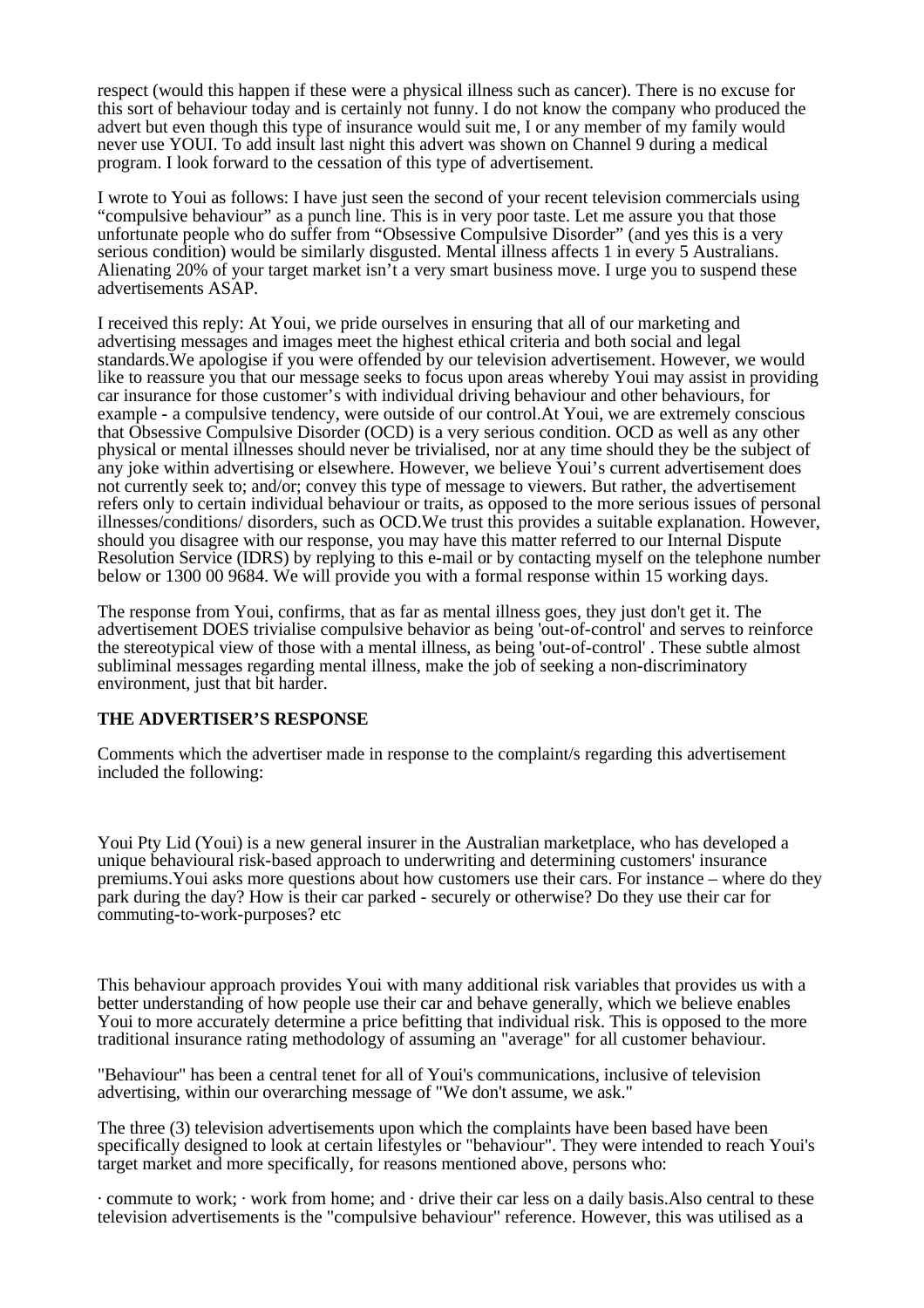means of providing customers with a common link/reference point between the three (3) advertisements and the Youi brand.

Further, the behaviour depicted by the actors in the advertisements was specific to the relevant target market and was in no way discriminating against the serious mental illness such as OCD, namely;

- commuter folding a paper she reads when sitting in the train as she normally does every day as a regular commuter
- home duties folding washing at her home as she normally does being a housewife
- driver cleaning spectacles as a driver as he normally does being a regular cardriver.

In taking into consideration the complaints provided to the ASB for these television commercials, Youi does not believe these advertisements seek to; and/or convey a message that discriminates against; vilifies; belittles; or in any way trivialise the very serious mental illness/condition of Obsessive Compulsive Disorder (OCD).

OCD is never mentioned within the television commercials, nor does it appear in any other communication issued from Youi.We firmly believe the advertisements in question focus solely upon a behavioural trait or idiosyncrasy, e.g. a compulsive tendency. These traits, in part, may also be quite commonplace to many people within their daily lives and everyday activities, to varying degrees. These traits may also never escalate to the status whereby a person is diagnosed with a mental illness and/or suffers from a debilitating condition, such as OCD.

To this end, we do not believe these advertisements breach any of the Australian Association of National Advertisers (AANA) Code of Ethics, inclusive of Section 2.1 which states:

"Advertising or Marketing Communications shall not portray people or depict material in a way which discriminates against or vilifies a person or section of the community on account of race, ethnicity, nationality, sex, age, sexual preference, religion disability or political belief"

Youi would like to take this opportunity to sincerely apologise to any persons that may have been offended by our advertisements. However, we believe these advertisements more than comply with moral, social, legal and prevailing community standards and are not in any way directed towards sufferers of OCD or any other mental illness or condition.

### **THE DETERMINATION**

The Advertising Standards Board ("Board") considered whether this advertisement breaches Section 2 of the Advertiser Code of Ethics (the "Code").

The Board noted the complainants' concern that the advertisement depicted people with obsessive compulsive disorder and treats them with disrespect.

The Board considered whether the advertisement complied with section 2.1 of the Code which requires that advertisements or marketing communications ' shall not portray people or depict material in a way which discriminates against or vilifies a person on account of ...disability.'

The Board noted that the advertisement depicts a person cleaning his glasses constantly and specifically refers to his 'compulsive behaviour. While the Board accepted that the advertiser did not specifically refer to Obsessive Compulsive Disorder (OCD), in the Board's view the advertisement did identify a population group - people with obsessive tendancies and also people with OCD.

The Board noted the advertiser's contention that the depiction of a man cleaning his glasses in his car was consistent with this target audience of people who drive to work, and that people who drive to work do clean their glasses. The Board considered however that the advertisement clearly referred to the man's behaviour as compulsive behaviour suggesting that this is therefore not 'usual' or 'normal' behaviour.

The Board considered that the advertisement does intend to depict or at least make the audience think of people suffering from OCD or obsessive behaviour. The Board noted that the man talking does look at the car driver strangely and has a tone of voice that suggests that he finds the man's behaviour amusing. The Board considered that this advertisement does makes fun of a behaviour which can be a feature of mental illness over which sufferers have no control and that this advertisement could cause offence and demean.